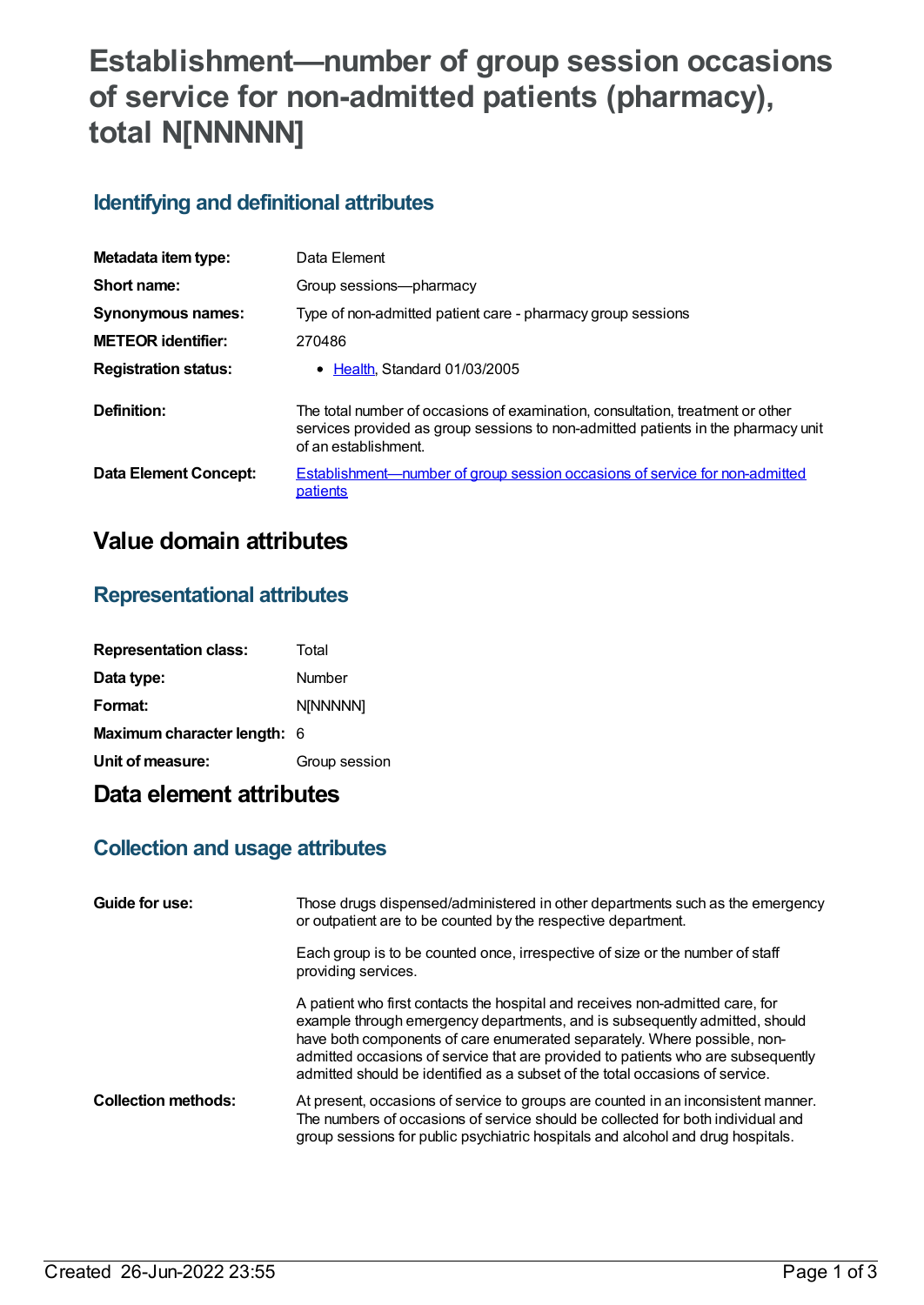**Comments:** This metadata item is derived from metadata items that are not currently specified in METeOR, but which are recorded in various ways by hospitals/outpatient departments. Examples include identifiers of individual consultations/visits, and diagnostic tests.

> This metadata item identifies types of services provided to non-admitted patients in different institutional ways in different systems. It is not a summary casemix classification.

> The list of Type of non-admitted patient care categories was to be developed using typical functional units or cost centres within existing institutions. These would include designated wards or departments and specialised clinics. Although the current statistical/financial returns submitted to the various health authorities by their hospitals do not provide a minimum subset, an effort has been made to define the categories in respect to those areas commonly collected. Many functional units provide services to both admitted patients and non-admitted patients, for example pathology. Only occasions of service for non-admitted patients should be included in this section.

#### **Source and reference attributes**

**Submitting organisation:** National minimum data set working parties

### **Relational attributes**

| Supersedes <b>E</b> Type of non-admitted patient care, version 1, Derived DE, NHDD,<br>NHIMG, Superseded 01/03/2005.pdf (26.0 KB) No registration status |
|----------------------------------------------------------------------------------------------------------------------------------------------------------|
| Supersedes EGroup sessions, version 1, Derived DE, NHDD, NHIMG,<br>Superseded 01/03/2005.pdf (14.1 KB) No registration status                            |
| Public hospital establishments NMDSHealth, Superseded 21/03/2006                                                                                         |
| Implementation start date: 01/07/2005                                                                                                                    |
| Implementation end date: 30/06/2006                                                                                                                      |
|                                                                                                                                                          |
| Public hospital establishments NMDSHealth, Superseded 23/10/2006                                                                                         |
| Implementation start date: 01/07/2006                                                                                                                    |
| Implementation end date: 30/06/2007                                                                                                                      |
|                                                                                                                                                          |
| Public hospital establishments NMDS 2007-08Health, Superseded 05/02/2008                                                                                 |
| Implementation start date: 01/07/2007                                                                                                                    |
| Implementation end date: 30/06/2008                                                                                                                      |
|                                                                                                                                                          |
| Public hospital establishments NMDS 2008-09Health, Superseded 03/12/2008                                                                                 |
| Implementation start date: 01/07/2008                                                                                                                    |
| Implementation end date: 30/06/2009                                                                                                                      |
|                                                                                                                                                          |